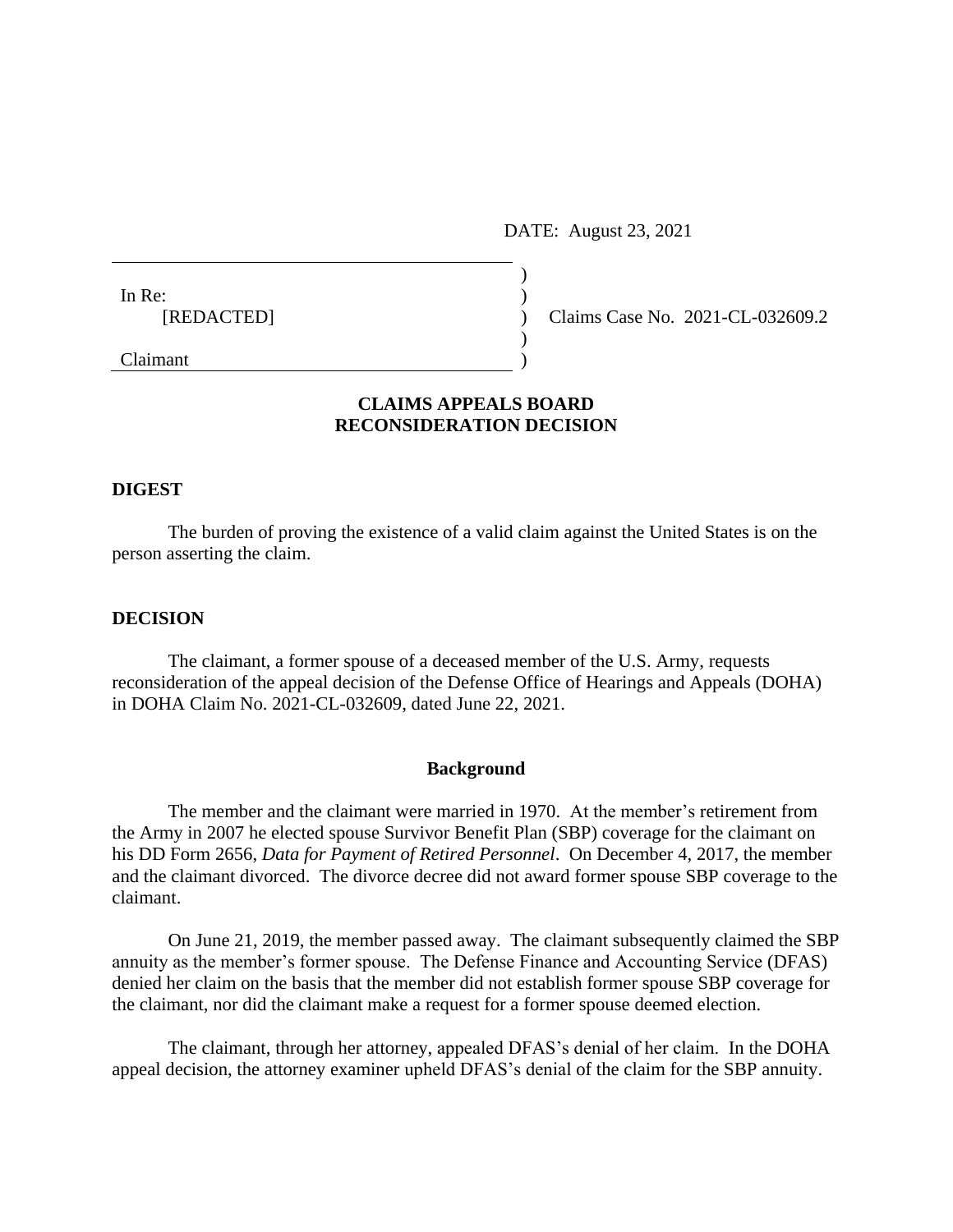He explained that an election for former spouse SBP coverage, whether voluntary, ordered, or deemed, had to have been received by DFAS within one year of the date of the divorce.

In the request for reconsideration, the claimant's attorney asserts that the member's election of spouse coverage for the claimant on the DD Form 2656 should be maintained. He states that the divorce decree was silent on the issue of SBP coverage because it was the member's intention to continue to cover the claimant under the SBP. In addition, the member did not affirmatively terminate the prior coverage for the claimant.

#### **Discussion**

Claims against the government may be allowed only for expenses authorized by statute or regulation. *See* DOHA Claims Case No. 2021-CL-021205.2 (June 30, 2021). Therefore, DOHA must render decisions based on applicable statutes, regulations and our prior administrative decisions.

The SBP, set out in 10 U.S.C. §§ 1447-1455, is an income maintenance program for the survivors of deceased members of the uniformed services. Spousal coverage ends upon divorce. If a member divorces and wishes to provide SBP coverage for the former spouse, the member must notify DFAS in writing of the divorce and the intention to provide coverage for the former spouse, even if the former spouse was the spouse beneficiary immediately prior to the divorce. Former spouse coverage must be established within one year from the date of the divorce. *See*  10 U.S.C. §1448(b)(3)(A). In addition, a member may be required under the terms of a divorce decree to provide SBP coverage to the former spouse. If the member fails to do so, the former spouse has one year from the date of the divorce to request a deemed election. *See* 10 U.S.C.  $§$  1450(f)(3).

In this case, the claimant was covered as the member's spouse SBP beneficiary from the time he retired in 2007 until such coverage ended with their divorce in December 2017. The claimant was not awarded former spouse SBP coverage in the divorce decree. Therefore, she had no statutory right to request a deemed election. Further, although the member may have intended that his former spouse be covered under the SBP, he failed to establish former spouse SBP coverage within one year of their divorce. Therefore, DFAS properly denied the claim for the SBP annuity. *See* DOHA Claims Case No. 2021-CL-021205.2, *supra*; and DOHA Claims Case No. 2020-CL-042201.2 (November 18, 2020).